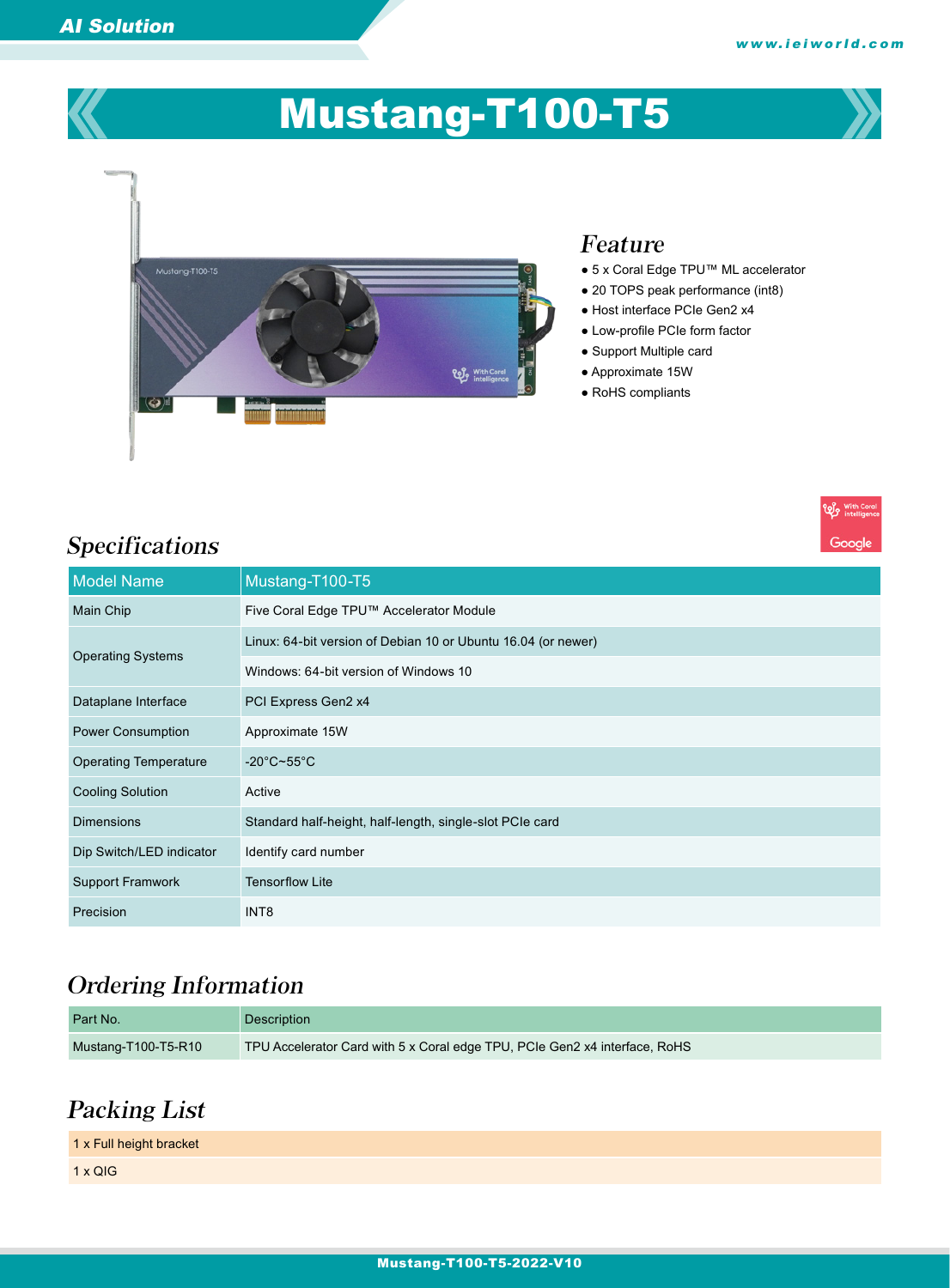## **Scalable Infrastructure, Support Multiple Cards**

You can install up to eight Mustang-T100 AI accelerator cards in one system to support additional AI workload and expand the AI computing capabilities in any requirement.





## **Multitasking or Pipelining, Select Your Inferencing Mode**

For numerous AI applications at the edge, clients can select from two different modes to run your inferencing project depending on their needs.

#### **Multitasking function to run each model in parallel**

If you need to run multiple models, you can assign each model to a specific Edge TPU and run them in parallel at the same time for extreme computing performance.



#### **Model pipelining to get faster throughput and low latency**

For other scenarios that require very fast throughput or large models, pipelining your model allows you to execute different segments of the same model on different Edge TPUs. This can improve throughput for high-speed applications and can reduce total latency for large models.



## **High Compatibility From The Start**

To support diverse needs from IT or AI developers, the Mustang-T100 can be implemented in various operating systems, such as Linux, X86, ARM, or small FF to accelerate and maximum edge AI performance. More, combined with TensorFlow Lite, no need to build ML training models from the ground up. TensorFlow Lite models can be compiled models to run on the Edge TPU completely.